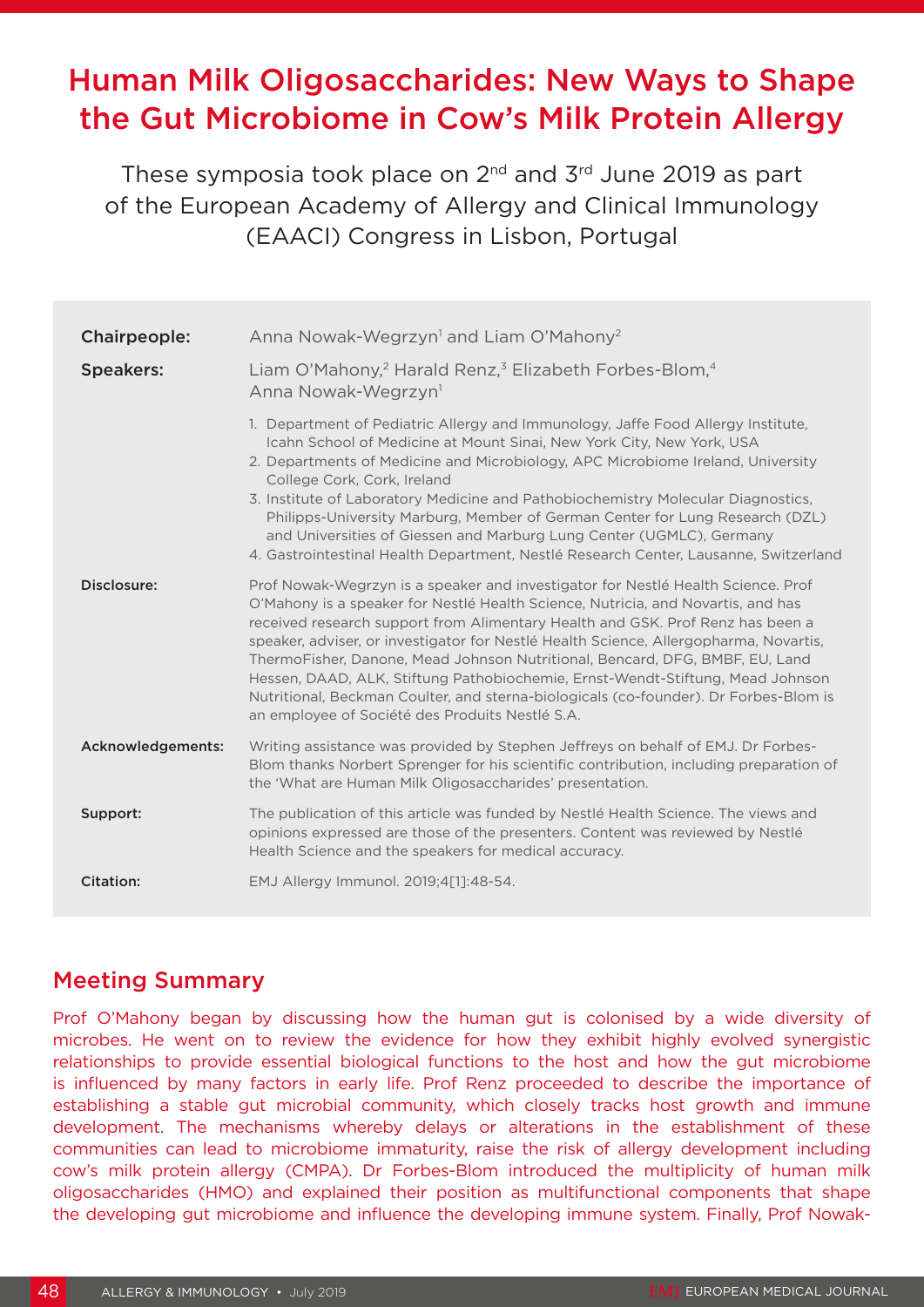Wegrzyn reviewed the latest trial data on supplementing specialty formulas for the management of CMPA with different HMO and reported the results.

# The Development of the Gut Microbiome and its Role

#### Professor Liam O'Mahony

In the last few years, the human gut microbiome has become a very exciting area of research following the delineation that there are between 1013 and 1014 gut micro-organisms, with >1,000 species identified so far. This represents half of all cells in the human body, and, with 2–3 million genes, the microbiome substantially dwarfs the host genome which is estimated to have approximately 25,000 genes. The gut microbiome consists of bacteria, fungi, viruses, and bacteriophages. They secrete many primary and secondary metabolites which may be absorbed to influence multiple body sites. A third of all metabolites measured within human urine are bacterial in origin.

The host benefits for such a complex organ are extensive and can be categorised into four broad spheres of influence: i) these non-pathogenic bacteria displace pathogenic species; ii) many bacterial species are responsible for secreting a diverse range of molecules that stimulate the host immune system and drive immune tolerance; iii) gut bacteria impact nutrition and metabolism because they are responsible for generating additional nutrients which humans are incapable of producing from our ingested food as well as influencing our metabolism; iv) gut bacteria have been shown to influence behaviour and mood. These four spheres of influence can be far-reaching, and disruption of microbiome–host interactions have been implicated in diarrhoeal disorders, inflammatory bowel disease, allergies, asthma, autoimmunity, obesity, diabetes, and liver disease, as well as depression, anxiety, and attention deficit hypersensitivity disorder.

Development of an infant's gut microbiome requires 1–2 years and is not bequeathed at birth but instead acquired over the first years of life. Koenig et al.<sup>1</sup> completed an in-depth case study on the development of one infant's gut microbiome over the first 2.5 years of life, showing how increasing abundance and diversity

of bacterial species corresponded to shifts in diet and health events. To determine whether it is environmental or genetic influences that shape the gut microbiome. Rothschild et al.<sup>2</sup> studied >1,000 adults with diverse genetic backgrounds and showed genetic kinship was only weakly associated with shaping their gut microbiomes and that it was non-genetic factors such as diet that had a much greater influence. Indeed, dietbacterial interactions can result in beneficial metabolites; Brussow and Parkinson $3$  showed that, following consumption of indigestible plant fibre, bacteria resident in the gut can ferment these fibres to generate short chain fatty acids (SCFA) such as acetate, butyrate, and propionate. Propionate can directly initiate a gut–brain neural circuit which has beneficial effects on host physiology.

Roduit et al.4 examined 301 children from a birth cohort and measured SCFA levels in their faecal samples by high-performance liquid chromatography at 1 year of age. Associations with early life exposures, especially diet, allergy, and asthma later in their lives, were also examined. Children with the highest levels of faecal butyrate and propionate at the age of 1 year had significantly less atopic sensitisation and were less likely to have asthma by 6 years. They were also less likely to have a reported diagnosis of food allergy or allergic rhinitis.

Prof O'Mahony proposed the analogy of an infant's gastro-intestinal tract being similar to a newly emerged island which undergoes a succession of colonisations as new species arrive and form communities, replete with extinction events when species are wiped out by environmental change or competition. Early life events, such as mode of delivery, breastfeeding, mother's diet and health status, antibiotic and other drug usage in pregnancy and early childhood, the early-life environment such as presence of siblings, and the proximity to pets or farm animals, significantly affect the timing of bacterial colonisation and establishment, which can modify the risk of developing allergies and asthma.5 Additionally, humans have evolved over millions of years within an environmental and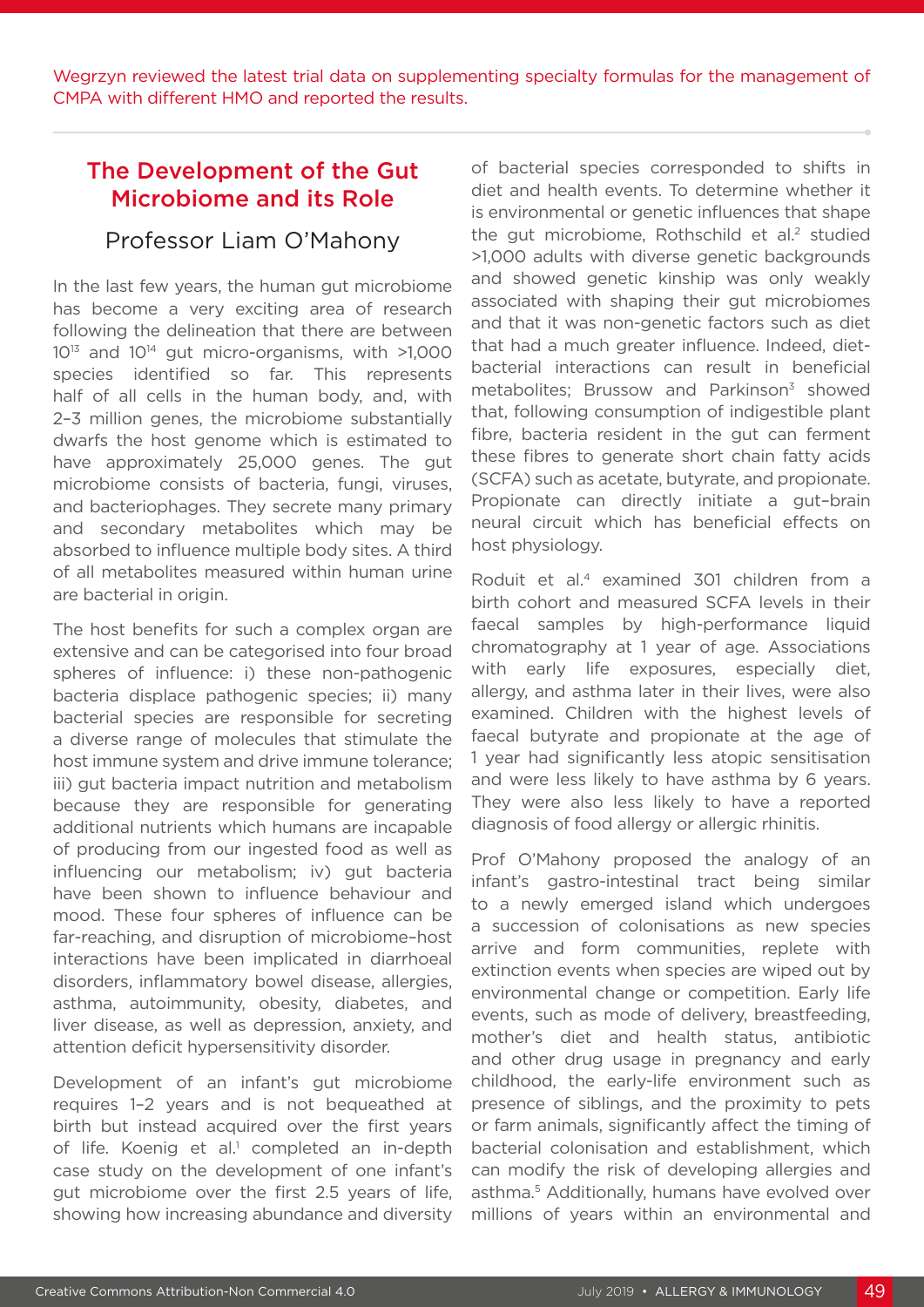social context, which has facilitated a reliable transmission and dispersal of gut symbionts. Membership of the human microbiome metacommunity has also been driven by evolutionary factors and these human-adapted symbionts might only be acquired through contact with other humans. Modern lifestyles and changed social interactions may disrupt these metacommunity pathways which could lead to perturbations in human microbiomes. The consequences of this might be a cause for the observed increase in immune-mediated diseases. It is important that infants are given the opportunity to build up a full experience of such symbionts in early life.

# The Role of the Gut Microbiome in Early Immune Development and Allergies

#### Professor Harald Renz

Prof Renz opened his talk with a short introduction to the gastrointestinal tract showing the difference between immune tolerance and breakdown of tolerance to ingested antigens (Figure 1).

Dysbiosis in the gut microbiome can be defined by a qualitative and quantitative dysregulation of the composition of the microbiota indicating an impaired microbiome and can be observed preceding disease. A microbial exposome is defined as the measure of all the microbial exposures of an individual in a lifetime and how those exposures relate to health. The window of opportunity at the start of life enables the infant to acquire a library of environmental microbial encounters from the mother during pregnancy and birth, as well as intimate contacts from nasal, throat, milk, and skin encounters. Additionally, indoor pet encounters and microbial encounters outdoors and through ingestion of solid foods all contribute to this exposome. Feehley et al.<sup>7</sup> have hypothesised that alterations in the microbiome interfere with immune system maturation, resulting in IgA production impairment, reduced regulatory T cell (Treg) abundance, and Th2-skewing of baseline immune responses to drive aberrant responses to innocuous (food) antigens.

Exposure to respiratory syncytial virus, rhinovirus, caesarean delivery, antibiotic use prenatally and in infancy, and infant obesity are all modifiable allergy and asthma risk factors contributing to the exposome. It has been shown that the development of the gut microbiome varies depending on the mode of birth delivery. Those born vaginally start with a *Lactobacillus* and *Prevotella*-dominated microbiome, while infants born through caesarean section have a *Staphylococcus, Proprionibacterium, Streptococcus*, and *Corynebacterium*-dominated microbiome. Sevelsted et al.<sup>8</sup> investigated the link between caesarean delivery and the development of immune diseases such as asthma, allergy, inflammatory bowel disease, and Type 1 diabetes mellitus. There were 1.9 million full-term children born by caesarean delivery in the period from 1977–2011, who were analysed for chronic immune diseases as recorded in the Danish national registries. Children delivered by caesarean section had significantly increased risk of asthma, systemic connective tissue disorders, juvenile arthritis, inflammatory bowel disease, immune deficiencies, and leukaemia.

In a large population-based cohort study, Wu et al.9 reported that *in utero* and early-life events, including maternal urinary tract infections during pregnancy, maternal antibiotic use, caesarean delivery, infant antibiotic use, and having no older siblings at home were all associated with an increased risk of childhood asthma. In addition, there were strong dose-dependent relationships between a number of maternal urinary tract infections during pregnancy, maternal antibiotic use, infant antibiotic use, and older siblings at home with asthma risk. Individuals with extremes of multiple exposures had nearly 8-fold increased odds of developing asthma by the age of 6 years.

The modifiable protective factors in the developing microbiome were reviewed. Breast feeding, exposure to pets, and (in certain countries) the presence of *Helicobacter pylori*, have been shown to have beneficial effects. As the infant develops, the introduction of solid foods impacts the gut microbiome. During breast feeding, the gut microbiota is dominated by *Bifidobacterium, Lactobacillus*, and *Veillonella*. These microbes contribute to immune system development. As solid foods are started, so the taxa are seen to shift in favour of *Bacteroides*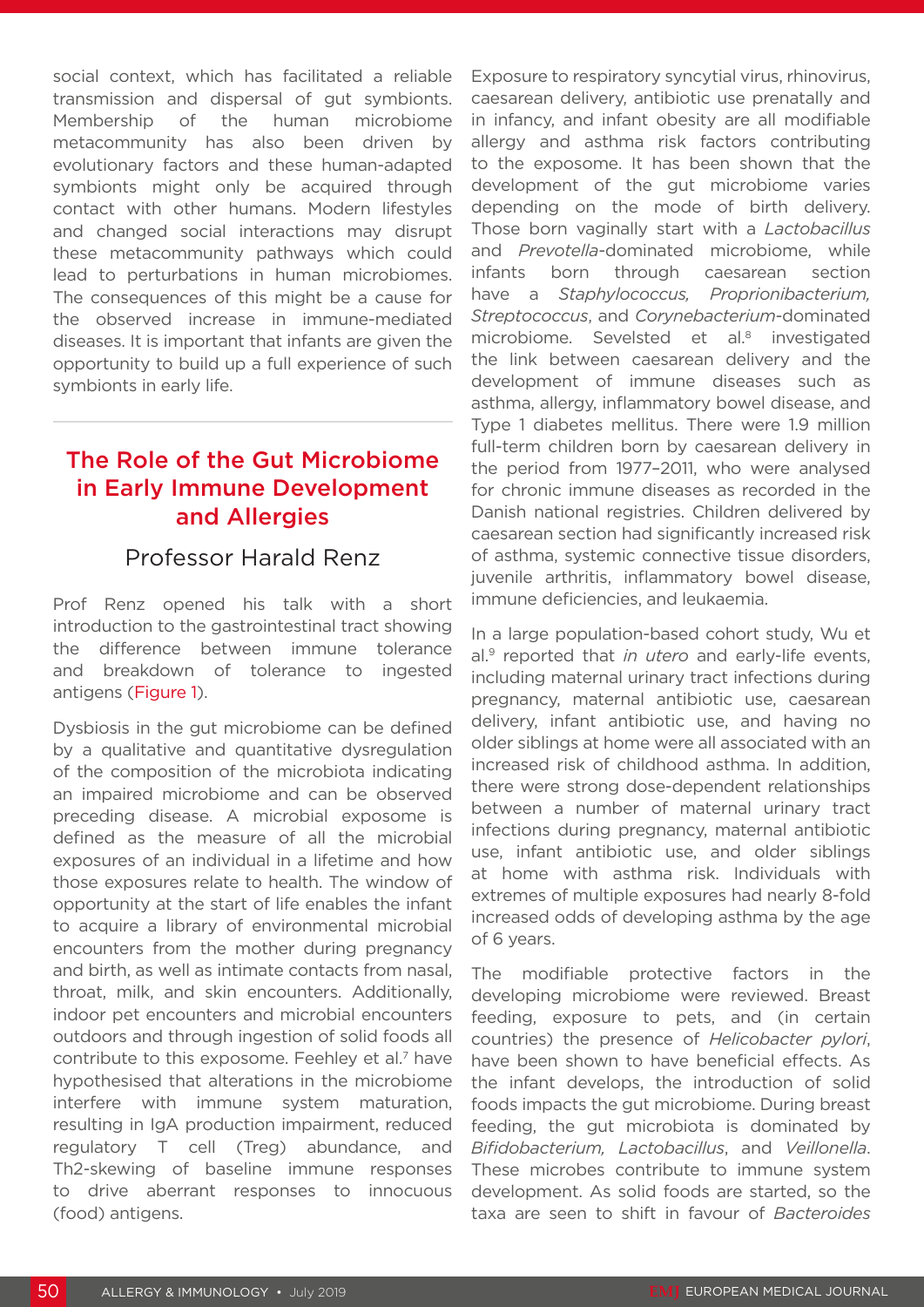and *Clostridiales* which contribute to the development of SCFA. Roduit et al.<sup>4</sup> as reported by Prof O'Mahony, has shown how SCFA play a significant role in reducing atopic sensitisation, asthma, and food allergy at 6 years of age. The concept of the microbial exposome, in which high microbial burden confers inflammatory resilience, was discussed. McDade et al.<sup>10</sup> had investigated whether patterns of DNA methylation in inflammatory genes in young adulthood would be predicted by exposure to the exposomes of early life nutritional, microbial, and psychosocial events. The pattern of results showed that repeated microbial exposure in infancy led to a trained immunity with strong resilience to chronic inflammation in adulthood, while low microbial exposure in infancy led to low resilience.

Dr Renz explained the importance of the 'window of opportunity': the critical period in life during which environmental factors exert a lasting effect on the individual and determine an individual's susceptibility to developing allergies and certain lifestyle diseases in adult life. This period spans from intrauterine development through to at least the first 2 years in postnatal life, and is referred to as the 'first 1,000 days'.<sup>11</sup> By proactively managing their exposomes in this period, it is anticipated that children's gut microbiomes will be optimised for future healthier lives.

### What are Human Milk Oligosaccharides?

### Doctor Elizabeth Forbes-Blom

A mother's milk is the best nutrition for her infant and is associated with health benefits such as a lower risk of respiratory and gastrointestinal infections, obesity, diabetes, and possibly allergies.

Human breast milk contains many macro and micro-nutrients as well as HMO. Besides water content, lactose is the major constituent of breast milk with 70 g/L, followed by lipids at 40 g/L (Figure 2).



#### Figure 1: Immune tolerance and breakdown of tolerance to ingested antigens.

A) Under normal conditions, food antigens in the gastrointestinal lumen pass into the intestinal mucosa by transiting between enterocytes or by active transport. B) Tolerance breaks down in situations in which danger signals arise.

ILC: innate lymphoid cells; PAMP: pathogen-associated molecular pattern molecules; Th; T helper cell; Treg: regulatory T cell; TSLP: thymic stromal lymphopoietin.

*Adapted from Renz et al., 20186*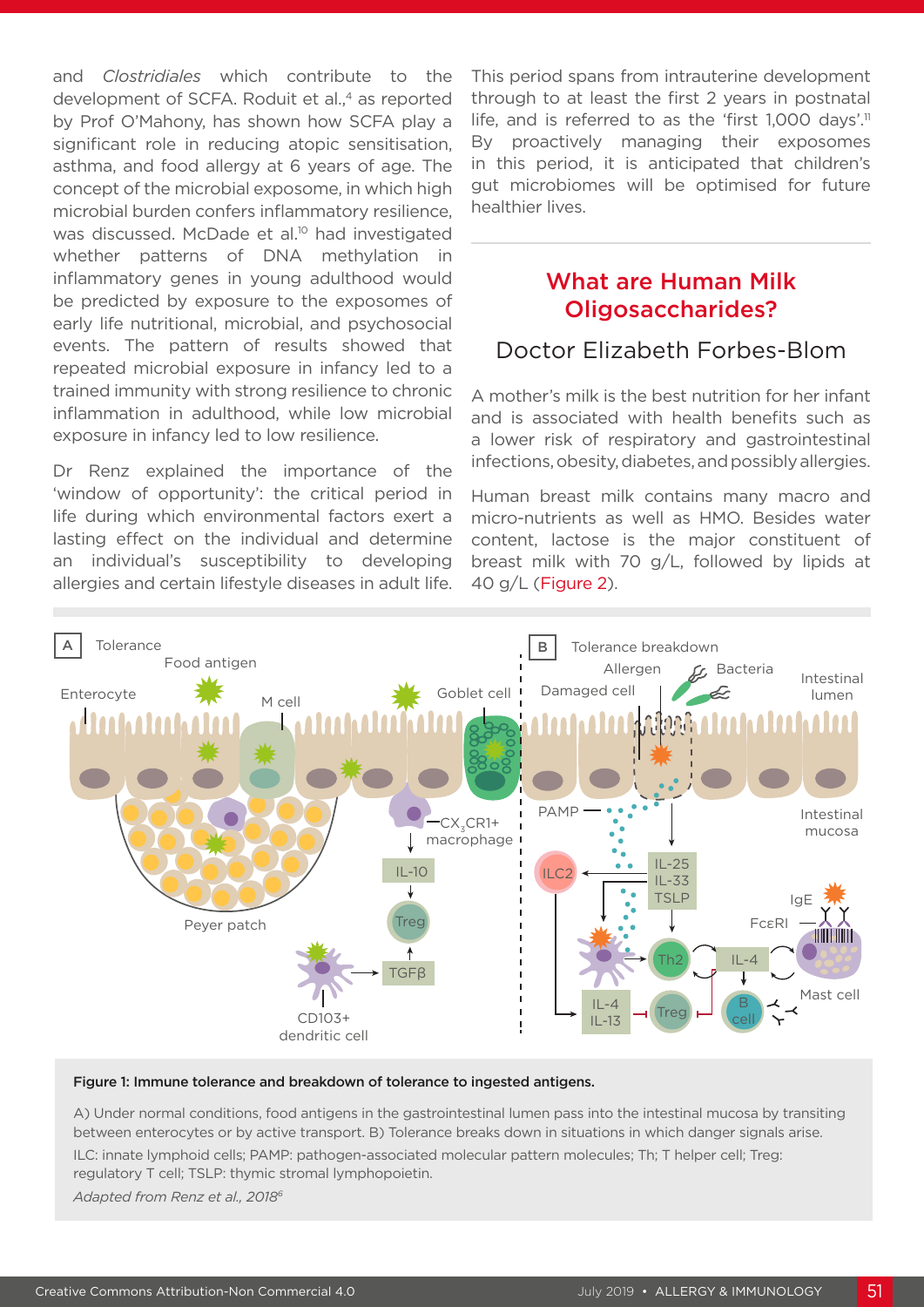

#### Figure 2: Gross composition of human milk with examples of major HMO structures.

2'FL: 2'-fucosyllactose; 3FL: 3fucosyllactose; 3'SL: 3'sialyllactose; 6'SL: 6-sialyllactose; DSLNT: disialyllacto-Ntetraose; Fuc: Fucose; Gal: galactose; GalNAc: N-Acetylgalactosamine; Glc: glucose; GlcNAc: N-acetyl-glucosamine; HMO: human milk oligosaccharides; LDFT: lactodifucotetraose; LNFP: lacto-N-fucopentaose; LNnT: lacto-Nneotetraose; LNT: Lacto-N-tetraose; NeuAc: sialic acid.

Human milk components can be categorised into those with nutritive value for the infant (lactose, proteins, and lipids) and those without nutritive value per se, as they are not digested and exert bioactivities; HMO are part of this second category. One of their main roles identified to date is to support the developing infant gut microbiome. HMO are structurally different from classical prebiotics such as galactooligosaccharides and fructo-oligosaccharides. Based on a lactose backbone, HMO are decorated and elongated with the monosaccharides galactose (Gal), N-acetyl-glucosamine (GlcNAc), fucose (Fuc), and sialic acid (NeuAc) with different linkage arrays (Figure 2). They resemble mucosal glycans at the host–microbe interface, and this molecular mimicry supports HMO to play important roles in orchestrating the host– microbial interactions via multiple mechanisms. These mechanisms include preventing pathogen growth and adhesion, reducing inflammatory responses and aiding the mucosal barrier function, as well as promoting an early life microbiome dominated by bifidobacteria*.* These data taken together demonstrate that HMO promote a gut ecosystem that is unfavourable for invading pathogens, known as colonisation resistance, and influence appropriate education of the developing immune system.

Proposed roles of HMO to protect against infections were explored as part of the secondary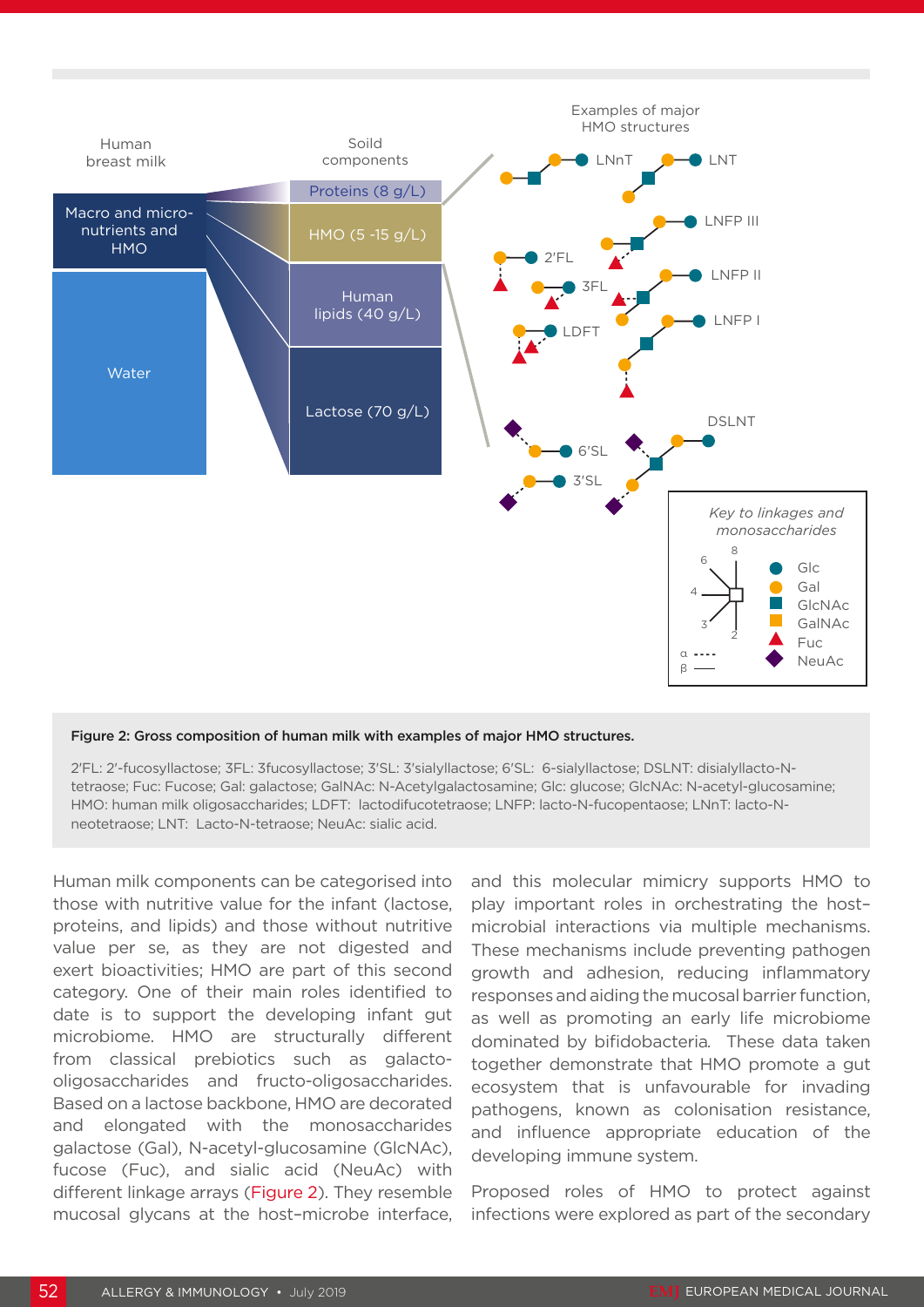objectives in a randomised, placebo-controlled intervention trial by comparing infants fed a control formula and a formula supplemented with two HMO: 2'fucosyllactose (2'FL) and lacto-N-neotetraose (LNnT).<sup>12</sup> The group of infants fed with the formula supplemented with HMO had a significantly lower risk to experience at least one reported respiratory tract infection and to require antibiotics during the first year of life.

Further investigations conducted by Berger et al.13,14 compared microbiota compositions at 3 months of age across two randomised formula-fed groups (formula supplemented with HMO and formula without HMO) and a breastfed reference group. The faecal microbiota composition could be categorised into three distinct faecal community types: A, B, or C. In the group that was fed formula supplemented with HMO and the breastfed reference group there was a higher percentage of infants with faecal community type B and a lower percentage of infants with faecal community type C, as compared to the group fed the control formula. Notably, formula fed infants with faecal community type C, typical of the control formula fed infants, had a hazard ratio of 2 (95% confidence interval [CI]: 1.1–3.9; p=0.02) to require antibiotics during the first year of life, as compared to formula-fed infants with faecal community type B that was typical for breastfed infants. Berger and Sprenger<sup>15</sup> further segmented changes in the faecal microbiota composition of infants based on vaginal as compared to caesarean birth within each of the formula groups and the breastfed reference group. These results showed that feeding a formula supplemented with HMO reduced the risk for reported lower respiratory tract infections primarily in the caesarean sectionborn infants, together with positive changes in microbiota composition such as a strong increase in *Bifidobacterium* abundance.

# Human Milk Oligosaccharides in the Dietary Management of Cow's Milk Protein Allergy

# Professor Anna Nowak-Wegrzyn

HMO come in different lengths and many act as nutrients for non-pathogenic bacteria such as *Bifidobacterium infantis*. Shorter chain HMO are almost exclusively consumed by these bacteria and are metabolised to produce SCFA. HMO have also been shown to restrict potential pathogens by providing decoy lectin-binding sites which mimic similar structures found in host epithelia.<sup>16</sup>

HMO are a complex mixture of bioactive components supporting the immune development of breastfed infants. Dendritic cells (DC) play a central role in the regulation of immune responses, being specialised in antigen presentation and driving T cell priming as well as differentiation. Xiao et al.<sup>17</sup> reported on their elucidation of the effect HMO have on the maturation of the immune systems. They showed that a HMO mixture, isolated from pooled human milk, consistently induced semi-maturation of human monocytederived DC (moDC). HMO-conditioned human moDC promoted Treg generation from native CD4+ T cells. HMO contain tolerogenic factors that influence human moDC, and thereby modulate the development of the neonatal immune system.

Sprenger et al.<sup>18</sup> studied HMO composition and genetic variation between women. HMO fucosylation is mediated by two fucosyl transferases: FUT2 and FUT3. Non-secretor mothers, who lack the functional FUT2 enzyme, also lack most α1-2-fucosylated oligosaccharides such as 2'FL and lacto-N-fucopentaose (LNFP). Infants fed by non-secretor mothers show a delay in establishing a bifidobacteria-laden microbiome. To compare the HMO composition in breast milk received by infants who develop CMPA with that in infants without CMPA, Seppo et al.19 classified infants into types of CMPA. They showed that all mothers of infants with delayedonset CMPA were secretors (active FUT2, milk containing 29FL and LNFP I), while those with an infant with immediate-type (IgE-mediated) CMPA did not have active FUT2. Regardless of CMPA type, after correction for multiple comparisons, the level of LNFP III remained significantly lower in mothers with an infant with CMPA (29 mM versus 57 mM; 95% CI: 11–43; adjusted, p=0.0069). Infants who received low (<60 mM) LNFP III-containing milk were more likely to become affected with CMPA when compared with infants who received high LNFP III-containing milk (odds ratio: 6.7; 95% CI: 2.0–22.0).

There have been a series of studies carried out to evaluate the impact of adding HMO to infant